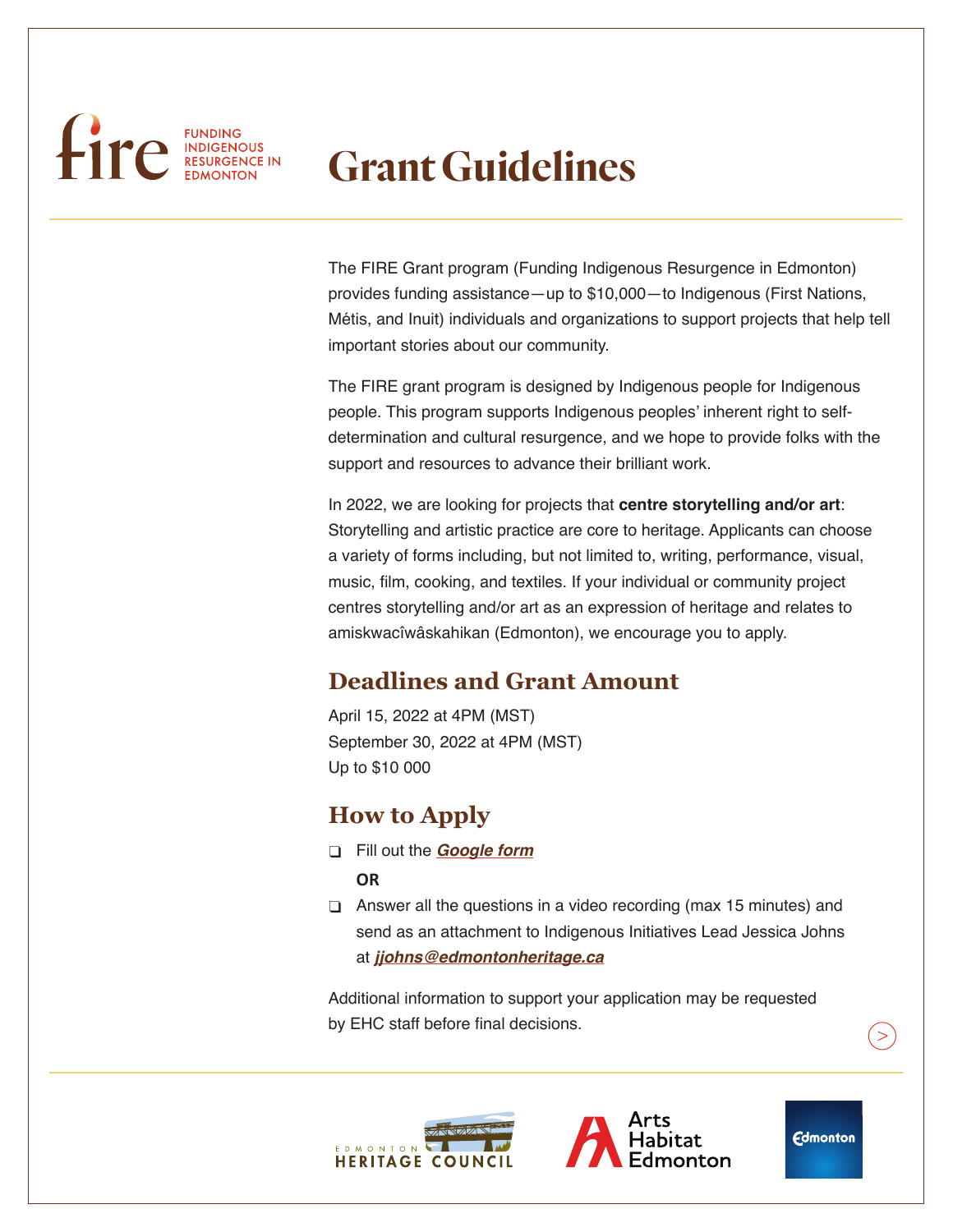#### **Our Commitment**

The Edmonton Heritage Council (EHC) is committed to connecting people with the stories of our city. We provide leadership, support and programs to help Indigenous people with a connection to Edmonton research, preserve, interpret, and advocate for our shared heritage.

With the establishment of the new FIRE Grant program, the EHC is committed to achieving the aims of *[Connections & Exchanges: A 10 Year Plan to Transform](https://www.edmonton.ca/city_government/documents/Connections_and_Exchanges_Final.pdf)  [Arts and Heritage in Edmonton](https://www.edmonton.ca/city_government/documents/Connections_and_Exchanges_Final.pdf)*, the Truth and Reconciliation Commission's Calls to Action, and the United Nations Declaration on the Rights of Indigenous Peoples. EHC has a mandate to help advance this work in the community and with its partners the City of Edmonton, Edmonton Arts Council, and Arts Habitat Edmonton.

What we offer FIRE grant recipients

- **• Ongoing support** our experienced team offers project mentorship throughout the entire application process
- **• Connections** we will facilitate connections with other grantees, professionals, and organizations that will advance your project, such as Arts Habitat Edmonton who will help in your search for venues and spaces in Edmonton to suit your project needs
- **• Promotion** we will use our platforms to share your story, spotlight your work, and inspire others
- **• Continued relationship** we will continue working with you to help build your capacity to apply for other grants, such as the EHC's Heritage Community Investment Program (HCIP) grants

#### **Your Commitment**

As grant applicants, you bring expertise and creativity to connect people and enhance heritage in Edmonton. In receiving a grant, you commit to:

- Keeping the EHC updated on project changes and key dates, including special events, launches, and press and media opportunities
- Acknowledging the EHC in all promotional materials
- Submitting a final report to EHC when the project is complete and by the deadline in your grant agreement

EHC is pleased to partner with Arts Habitat Edmonton for the FIRE project grant. Arts Habitat is a non-profit organization with a mission to advocate for, identify, manage and build appropriate and accessible spaces for the arts in Edmonton and area. They are committed to connecting with FIRE applicants to support their search for venues and spaces in the city that will suit their project needs.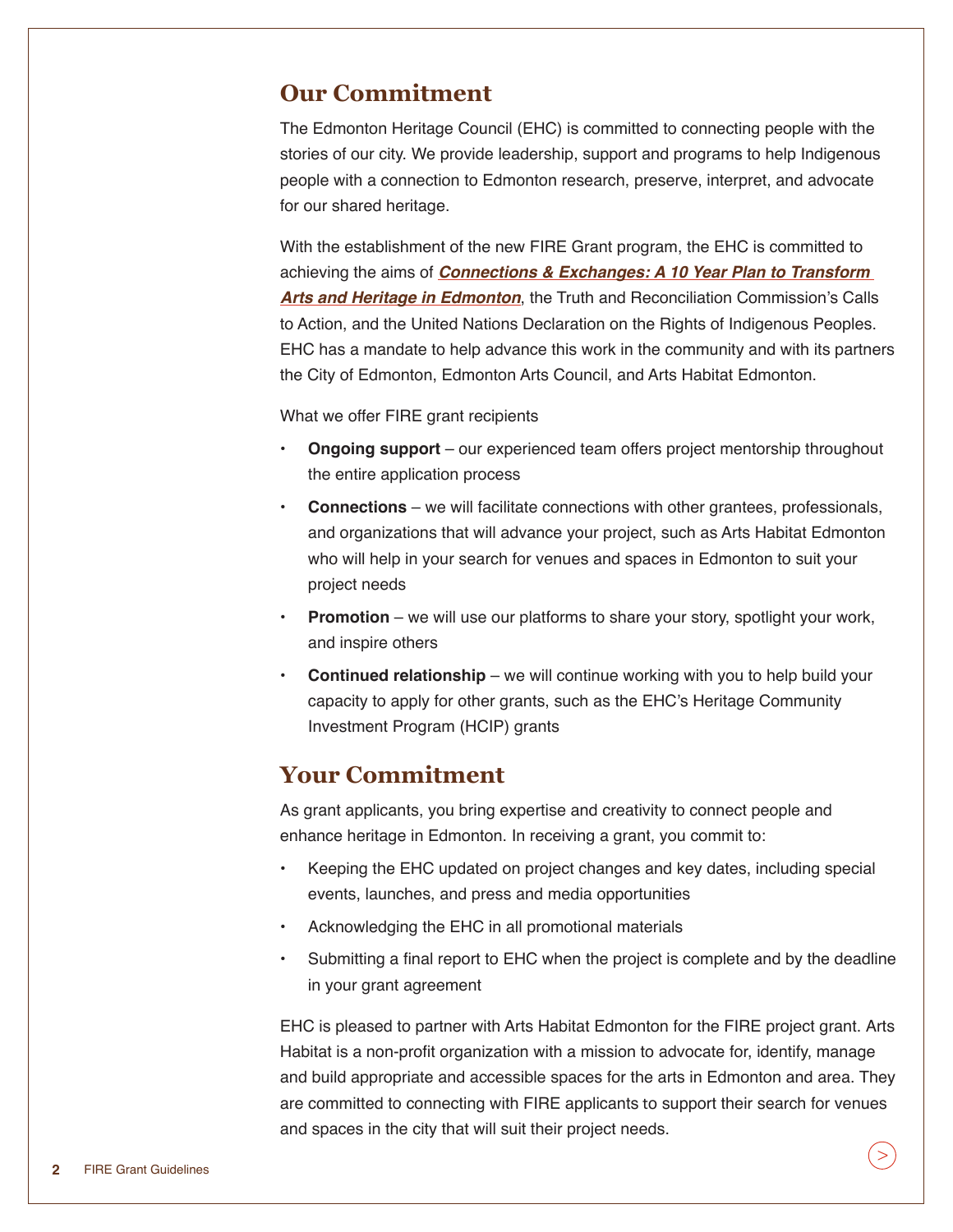**Would you like to have a phone call or Zoom meeting to chat about your grant application?** We can provide support throughout the application process including assistance with putting together a budget or project description and helping to explain any of the questions in the form. We can also answer any questions you have about required materials or your eligibility. Contact Indigenous Initiatives Lead Jessica Johns at *[jjohns@edmontonheritage.ca](mailto:jjohns%40edmontonheritage.ca?subject=)*

To be eligible for a FIRE Grant:

- φ The applicant must be a First Nations, Métis, and/or Inuit person over the age of 18.
- $\Box$  The applicant cannot currently have a FIRE funded project underway. Applicants can only receive one FIRE grant per calendar year.
- $\Box$  The applicant must be up to date with final reports for other EHC-funded work, including returning any unused grant funds. Applicants who have been granted extensions on other EHC-funded work are also not eligible to apply
- $\Box$  The project must explore Indigenous history or heritage with a connection to arts and/or storytelling
- $\Box$  The project must have clear start and end dates with a specific scope of activities (if applying as a non-profit or collective, your project must be distinct from your organization's ongoing operations or programs)
- $\Box$  The applicant must be an individual, registered non-profit society, or collective of individuals whose residence, location of work, or proposed project is in the Edmonton metropolitan region

**Please note**: if you are an Indigenous person living on a First Nations reserve or Métis settlement in Treaty 6 (eg. Kikino Métis Settlement, Buffalo Lake Métis Settlement, Alexander First Nation, Enoch Cree Nation, Paul First Nation, Maskwacis, Saddle Lake Cree Nation, Alexis Nakota Sioux Nation, Beaver Lake Cree Nation, Cold Lake First Nation, Frog Lake First Nation, Whitefish Lake First Nation, Heart Lake First Nation, Kehewin Cree Nation, O'Chiese First Nation, Samson Cree Nation, Sunchild First Nation, Michel First Nation, Papaschase First Nation) and have a heritage project relating to amiskwacîwâskahikan (Edmonton), **you are eligible to submit**.

FIRE Grants exclude educational institutions and government owned and/or operated facilities. Individuals employed by these institutions are eligible if they can demonstrate that the project is outside of their professional role within the organization.